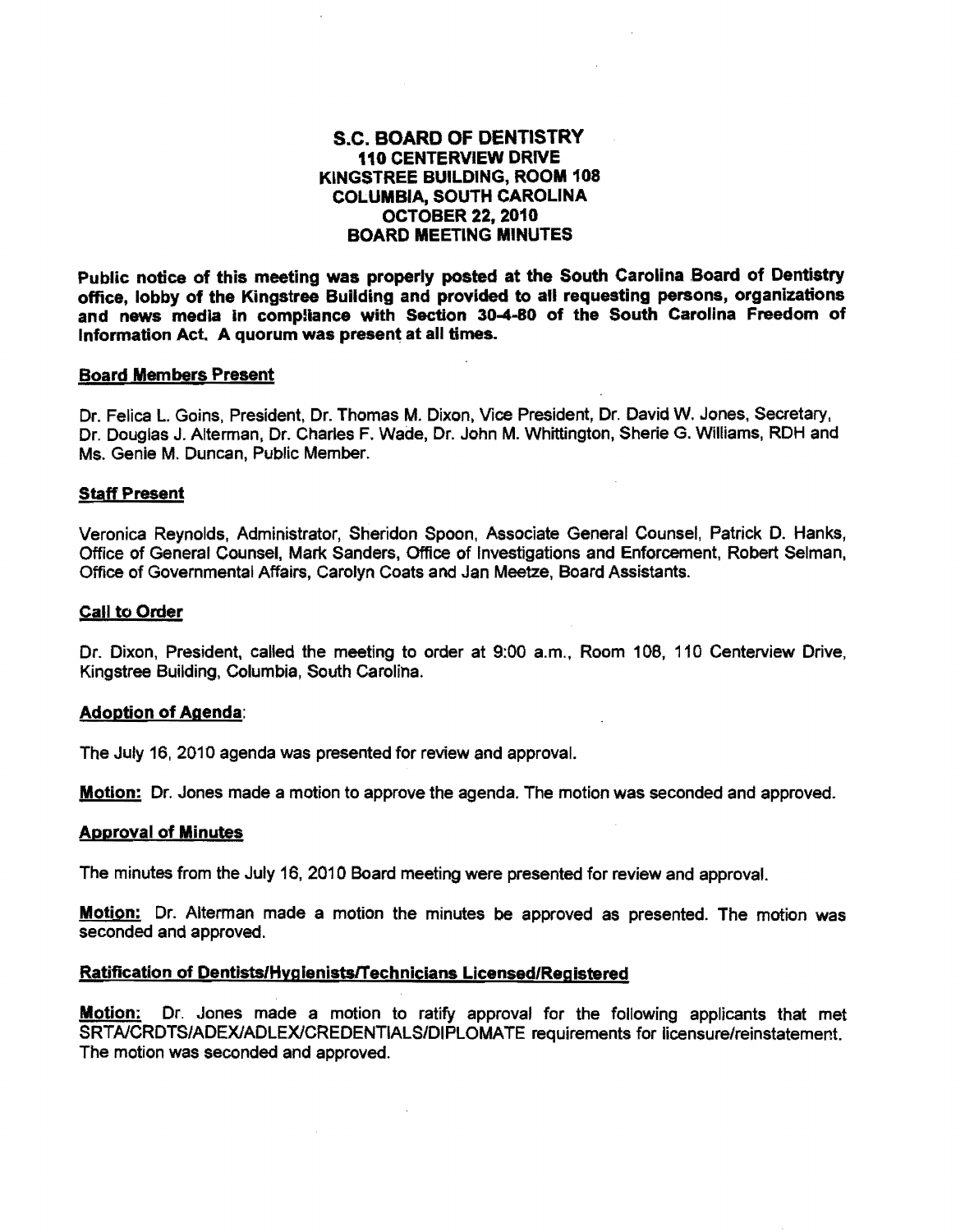### **Dentists**

Akash M. Aghera, DMD Tiffany J. Karkanen, DDS Christopher E. Sandlin, DDS Brandie S. Ard, DDS Trent C. Pierce, DMD Glennell S. Smith, DDS Babak Joobbani, DDS Shelley I. Murphy, DMD Sean G. Boynes, DMD David J. Heidenreich, DDS Kara C. Grasso, DMD Jennibeth Robles~Velez, DMD (OS)

j,

William F. Bohlen, DMD Steven G. lewis, DMD Brian E. Sang, DDS Ryan M. Fulchi, DMD James W. Raman, DMD Michael W. Ammons, DMD Alan F. Myers, DMD Jeffrey D. Rausch, DMD Sejal C. Patel, DDS Robert M. Haberkorn, DDS Abdel H. Darensburg, DDS Brad M Gaynier, DDS Ryan S. O'Malley, DDS Donald J. Turner, DMD Hoa Diep N. Graham, DDS AndrewT. Smith, Jr., DMD Joseph Brannon, Jr., DDS Karin Cabana, DMD Matthew D. Wolfe, DDS Richard A. Wilson, DDS Edna L. Clinton, DMD Jennibeth Robles-Velez, DMD

Motion: Dr. Jones made a motion to ratify the approval of the following applicants that met all SRTAlCRDTS requirements for licensure. The motion was seconded and approved.

#### Dental Hygienists

Morgan L. Alford Erin H. Carter Melissa D. DiFino Stacy L. Groves Sandra B. Knight Kelly L. Sassano Kristan O. Bledsoe Megan E. English Megan E. Gartlan Allyson M. Johnsen Dipa R. Patel Chasity M. Whisnant Amanda L. Brown Jennifer L. Caraway Monica J. O'Hare lauren A. Bayless Michelle A. Uhlig Mica Breenden Joanne M. Kauffman Alyssa M. Weber Kelley L. Wade Nicole D. Murzynowski Rebekah L. Bullard Amanda L. Conover Vanessa D. Dixon Maria S. Hayes Kristie H. Ostendorff lindsay K. Schroeder Sabrino A. DeBacco Wanda M. Felder Heather Jo Hamme Elizabeth J. lecompte Heidi D. Schulz James H. Witulski Anne V. Garrett Kaitlyn A. Fauber Angela M. Sedano Holley E. Bowman Stephanie A. Urban Jessica N. Cohenour Tara L Kennedy Amy L. Wynnik Melissa A. Foor Kisha M. Watson

Samantha J. Bums Jessica L. Deloach Dana B. Eckenroad Anna L. Johnson Chelsey N. Painter Maria M. Valdes Heather D. Dorough Elizabeth N. Gardner Angela R. Jackson Evangeline M. Olive lauren W. Wheeler Rebecca L Aventi Ashley W. Ackerman Ruth A. Kinard Christa J. Aranda Whitney N. Sellers Megan N. Vanover Donna A. Evans Meghna S. Schoenberg Jennifer B. Jon Leslie K. Jernigan

**Motion:** Dr. Jones made a motion to ratify the approval of the following applicants that met all requirements for licensure. The motion was seconded and approved.

#### DENTAUORTHODONTIC TECHNICIANS

Dennis M. Burris, COT Geoffrey W. Sheen, DDS Wendell M. Morris, Jr., COT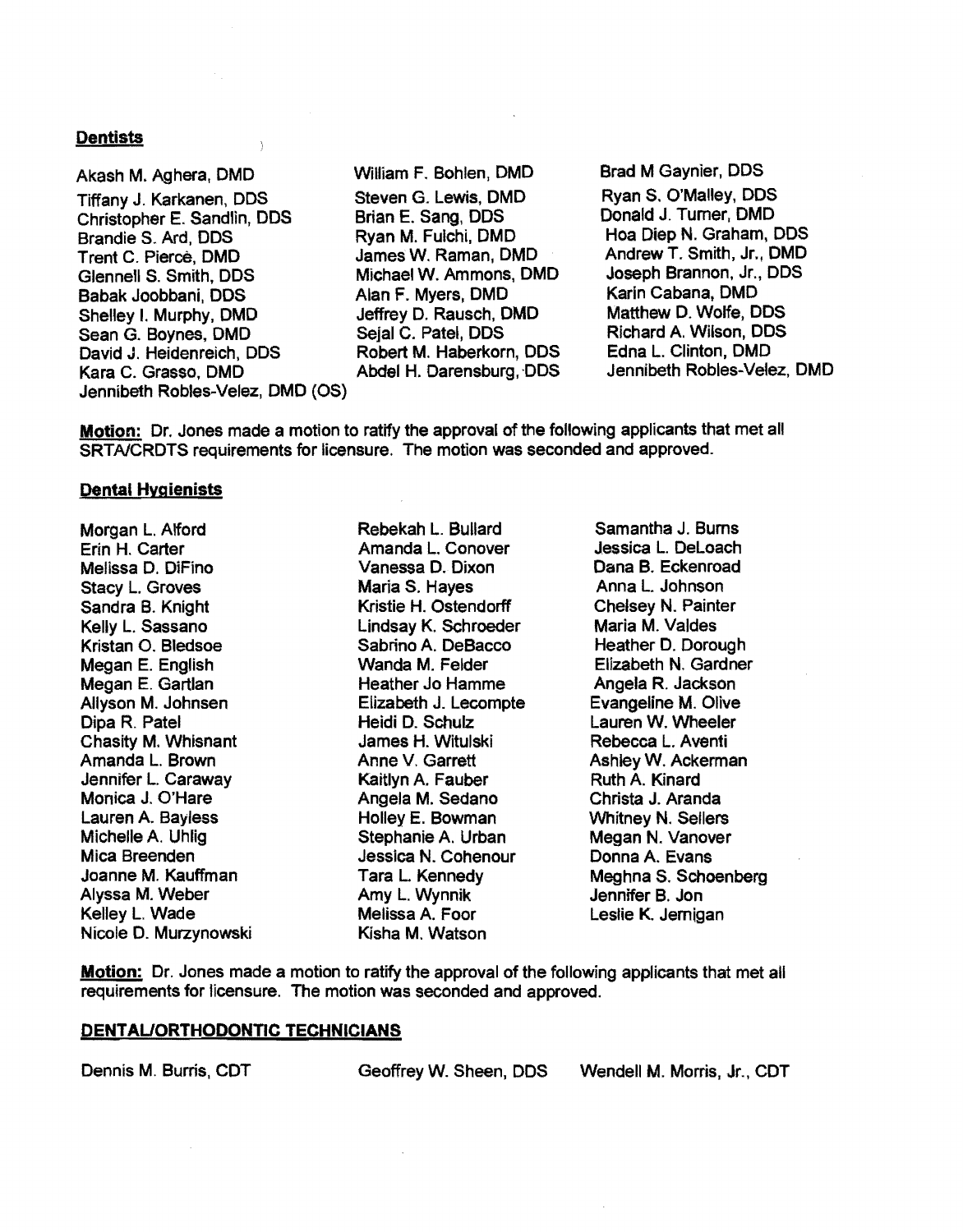# APPLICATION HEARING:

The application by credentials hearing for Dr. Philip W. Vance was called to order by Dr. Dixon. Dr. Vance was not represented by counsel.

Motion: Dr. Whittington made a motion to go into Executive Session The motion was seconded and approved.

Motion: Dr. Jones made a motion to retum to Public Session. The motion was seconded and approved.

Motion: Dr. Jones made a motion Dr. Vance be granted a license to practice oral maxillofacial surgery contingent upon successful completion of the oral surgery specialty exam. The motion was seconded and approved.

### **Investigative Review Committee Report**

Mr. Mark Sanders, Office of Investigations and Enforcements, (OlE), reported there were seven dismissals, six letters of caution and three formal complaints. The Board members were also given a statistical report on received and closed cases as of October 18, 2010.

### ADMINISTRATORS REPORT

Ms. Reynolds presented the Board members a copy of the financial report.

Ms. Reynolds reported the renewal period opened and notifications had been sent to the licensees. Alternative methods of renewing are to request a paper application or download the application form thirty days prior to the expiration period.

# OFFICE OF GENERAL COUNSEL

Patrick D. Hanks, Office of General Counsel (OGC) reported there are twelve open cases, four cases pending consent agreements or memorandum of agreements, two cases pending final order hearings, six cases needing additional work and twenty-two closed cases as of July 7, 2010.

# ELECTION OF BOARD OFFICERS

Motion: Dr. Alterman made a motion to elect Dr. Dixon, President, Dr. Jones, Vice President and Dr. Wade, Secretary. The motion was seconded and approved.

### Legislativg Initiative Discussion of Bill to Restructure LLR

Dr. Hugh Mobley with the Board of Pharmacy was unable to appear to speak about bill HR4546.

Mr. Selman gave a brief overview of how LLR began and the legislative process with regard to bill HR4546. He stated he was not aware of any effort to revive the bill and stated LLR has no position on this issue, but would do what the legislature wants the agency to do.

Dr. Cranford, as an Investigative Review Committee member, expressed his concerns with the loss of autonomy of the Board. His main frustration dealt with the process of completion of investigative cases. He encouraged the Board to revive its Legislative Committee to discuss the bill if it is revived.